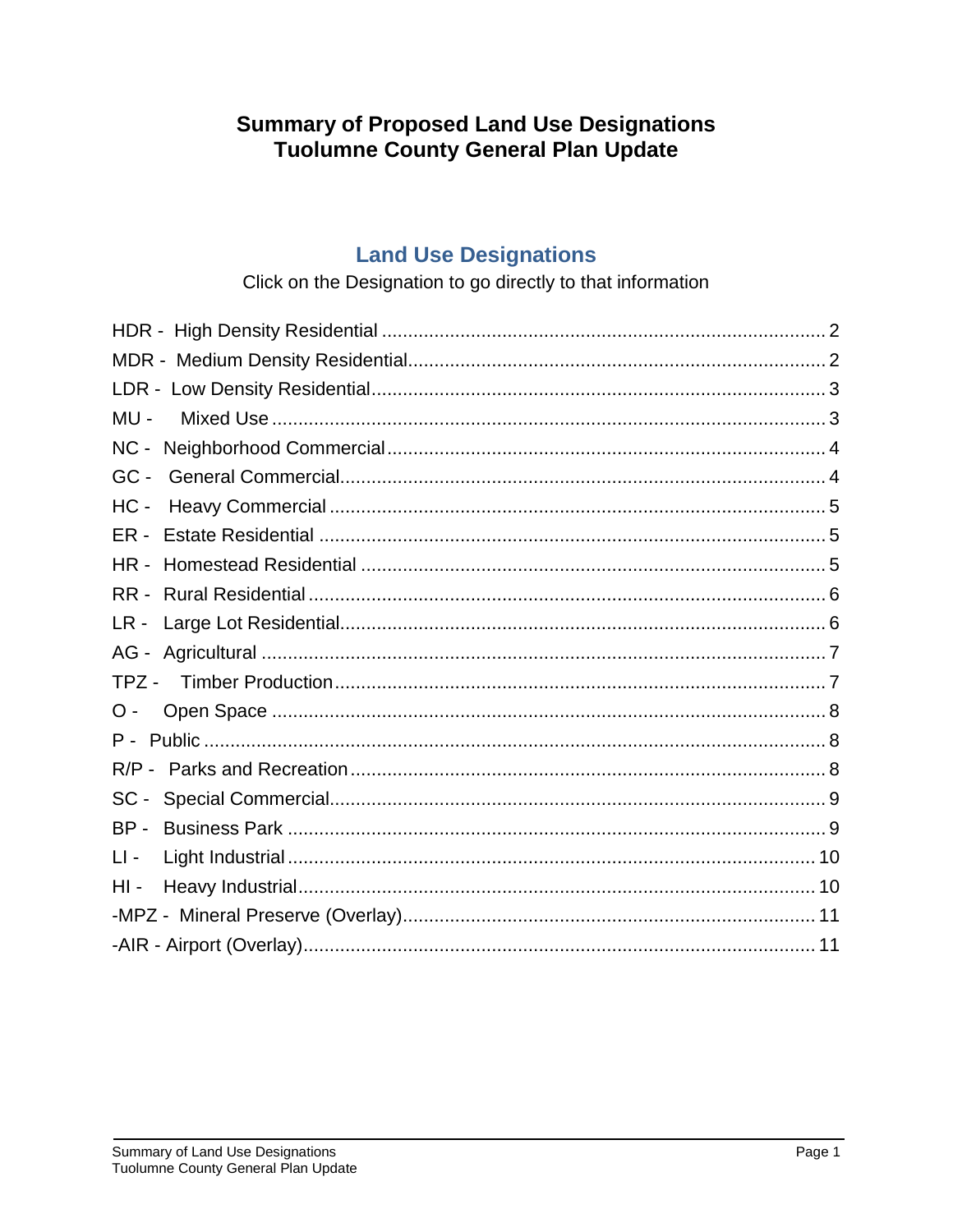## **HDR - High Density Residential**

**Purpose** - The HDR designation provides for residential neighborhoods of grouped or clustered single-family dwellings, duplexes, apartments, dwelling groups, condominiums, mobilehome parks and townhouses to economically and efficiently meet a variety of urban housing needs while insuring, through site review procedures, that such developments will have the least possible impact on the natural environment, be designed and built in accordance with the latest engineering and site layout standards and offer the most possible amenities which contribute to a high quality of life for the residents of such housing. This designation is applied within urban areas where residential development will be near transportation corridors, downtowns, defined community centers, major commercial centers, schools and community services.

**General Uses** - Typical land uses allowed include: detached and attached single-family dwellings, secondary dwellings, all types of multiple family dwellings, such as duplexes, apartments and senior housing projects, residential accessory uses, parks, child care facilities, and public facilities.

**Minimum Parcel Size** - 12,500 net square feet. The minimum parcel size may be reduced for the provision of affordable housing in accordance with the Tuolumne County Ordinance Code.

**Building Intensity** - Fifteen (15) dwelling units per acre is the maximum building intensity under this designation; however, additional units are possible through a density bonus for the provision of affordable housing in accordance with the California Government Code or the Tuolumne County Ordinance Code. Additional units are also possible through a density bonus for approved undeveloped projects that are modified to be consistent with the Distinctive Communities Growth Scenario. The maximum FAR for buildings on parcels that are at least 12,500 square feet (net acreage) in area is 0.5. The maximum FAR for buildings on parcels that are less than 12,500 square feet (net acreage) is 0.6 if the parcel is improved with a single-story residence and 0.75 if the parcel is improved with a multiple-story residence. The maximum FAR may be exceeded for affordable housing units in accordance with the Tuolumne County Ordinance Code.

## <span id="page-1-0"></span>**MDR - Medium Density Residential**

**Purpose** - The MDR designation provides for medium density developments, such as duplexes, triplexes and fourplexes, while preserving more open space than development in the High Density Residential designation. This designation is applied within urban areas where some lower-density multiple family housing may also be appropriate.

**General Uses** - Typical land uses allowed include: detached and attached single-family dwellings, smaller-scale multiple family dwellings, such as duplexes, triplexes and fourplexes, residential accessory uses, parks, child care facilities, and public facilities

**Minimum Parcel Size** - 7,500 net square feet. The minimum parcel size may be reduced for the provision of affordable housing in accordance with the Tuolumne County Ordinance Code.

**Building Intensity** - Twelve (12) dwelling units per acre is the maximum building intensity under this designation; however, additional units are possible through a density bonus for the provision of affordable housing in accordance with the California Government Code or the Tuolumne County Ordinance Code. Additional units are also possible through a density bonus for approved undeveloped projects that are modified to be consistent with the Distinctive Communities Growth Scenario. The maximum FAR for buildings on parcels that are at least 7,500 square feet (net acreage) in area is 0.5. The maximum FAR for buildings on parcels that are less than 7,500 square feet (net acreage) is 0.6 if the parcel is improved with a single-story residence and 0.75 if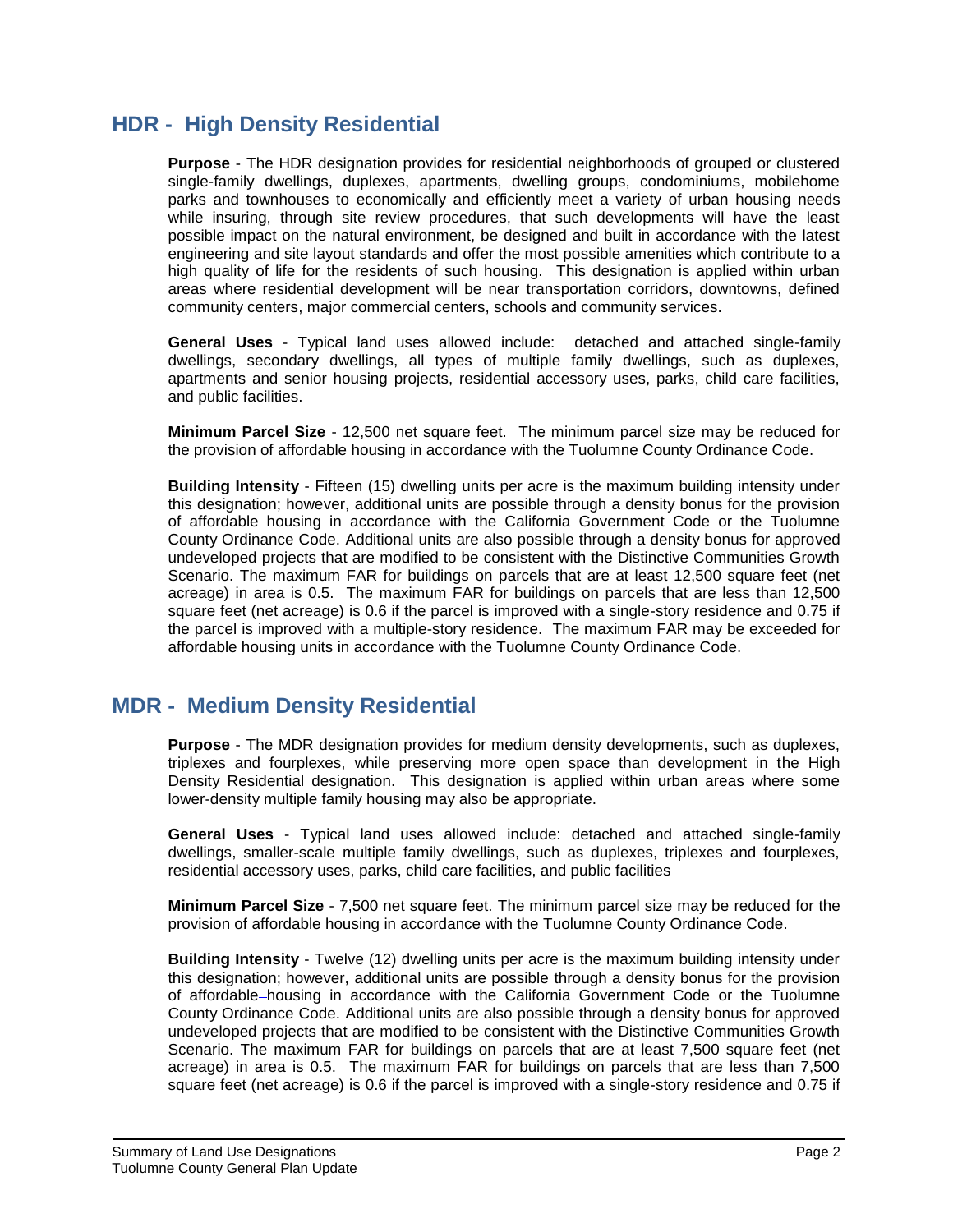the parcel is improved with a multiple-story residence. The maximum FAR may be exceeded for affordable housing units in accordance with the Tuolumne County Ordinance Code.

## <span id="page-2-0"></span>**LDR - Low Density Residential**

**Purpose** - The LDR designation provides for family-oriented neighborhoods that feature singlefamily, detached homes on individual parcels. A second dwelling unit per parcel is also permitted to provide for the caring of family members and to promote affordable housing. This designation is applied to urban or urbanizing areas suitable for single-family residential neighborhoods, with individual lots ranging in area from 7,500 square feet to two acres.

**General Uses** - Typical land uses allowed include: detached single-family dwellings, secondary dwellings, residential accessory uses, parks, child care facilities and public facilities.

**Minimum Parcel Size** - 7,500 net square feet. The minimum parcel size may be reduced for the provision of affordable housing in accordance with the Tuolumne County Ordinance Code.

**Building Intensity** - Six (6) dwellings units per acre is the maximum building intensity under this designation; however, additional units are possible through a density bonus for the provision of affordable housing in accordance with the California Government Code or the Tuolumne County Ordinance Code. The maximum FAR for buildings on parcels that are at least 7,500 square feet (net acreage) in area is 0.5. The maximum FAR for buildings on parcels that are less than 7,500 square feet (net acreage) is 0.6 if the parcel is improved with a single-story residence and 0.75 if the parcel is improved with a multiple-story residence. The maximum FAR may be exceeded for affordable housing units in accordance with the Tuolumne County Ordinance Code.

## <span id="page-2-1"></span>**MU - Mixed Use**

**Purpose** - The MU designation provides for a mixture of residential, commercial and recreational facilities in an urban setting. This designation is applied within urban areas where a mixture of these uses is desirable near transportation corridors, downtowns, defined community centers, major commercial centers, schools and community services.

**General Uses** - Typical land uses allowed include: detached and attached single-family dwellings, all types of multiple family dwellings, such as duplexes, apartments, senior housing projects, commercial facilities, parks, child care facilities, and public facilities.

**Minimum Parcel Size** - 2,500 net square feet. The minimum parcel size may be reduced for the provision of affordable housing in accordance with the Tuolumne County Ordinance Code.

**Building Intensity** - Fifteen (15) dwelling units per acre is the maximum building intensity under this designation; however, additional units are possible through a density bonus for the provision of affordable housing in accordance with the California Government Code or the Tuolumne County Ordinance Code. Additional units are also possible through a density bonus for development projects that include both residential and commercial uses. The maximum FAR for buildings is 2.0. The maximum FAR may be exceeded for affordable housing units in accordance with the Tuolumne County Ordinance Code. Additional building coverage is possible through the density bonus regulations of the Government Code related to the provision of child care facilities.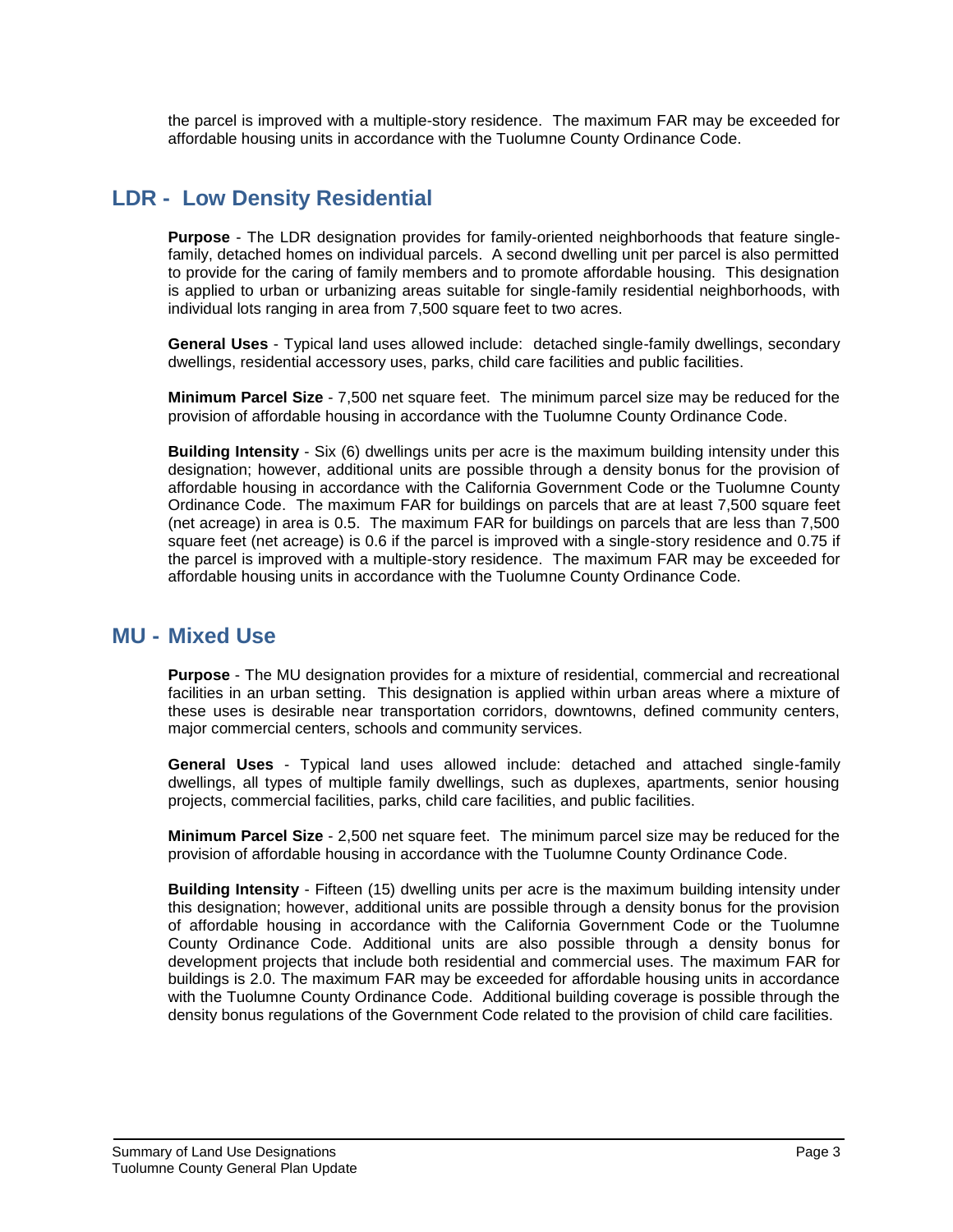## <span id="page-3-0"></span>**NC - Neighborhood Commercial**

**Purpose** - The NC designation provides for limited commercial uses in areas which are intended to serve the nearby residential areas. This designation is found within urban areas, near population centers, to provide small scale retail and office operations, in enclosed buildings not exceeding 50 feet in height.

**General Uses** - Development within this designation will provide a broad range of convenience and comparison goods and services, such as banks, barber shops, clothing sales, drug stores and grocery stores. These small-scale establishments would generally have fewer clients and automobiles than those associated with a businesses in the GC designation because the NC designation is intended to serve a smaller market area.

**Minimum Parcel Size** - 2,500 net square feet. The minimum parcel size may be reduced for the provision of affordable housing in accordance with the Tuolumne County Ordinance Code.

**Building Intensity** - One (1) dwelling per 2,500 square feet is the maximum residential building intensity under this designation; however, additional units are possible through a density bonus for the provision of affordable housing in accordance with the California Government Code or the Tuolumne County Ordinance Code or to allow single room occupancies in hotels and motels to implement the Housing Element. The maximum FAR for buildings is 2.0. The maximum FAR may be exceeded for affordable housing units in accordance with the Tuolumne County Ordinance Code.Additional building coverage is possible through the density bonus regulations of the Government Code related to the provision of child care facilities.

## <span id="page-3-1"></span>**GC - General Commercial**

**Purpose** - The GC designation provides for a variety of sales and service establishments which serve both the residents of Tuolumne County and its visitors. This designation is found within urban areas and along highway corridors to provide large scale retail and office operations in buildings not exceeding 50 feet in height. Accessory outdoor storage and display areas are permitted under this designation. Establishments in this category have a larger market area and greater volume of customers than those under the NC designation. Buildings in this designation are limited to 50 feet in height.

**General Uses** - Typical establishments permitted under this designation include shopping centers, hotels, motels, restaurants, bars, department stores, gift shops and professional offices.

**Minimum Parcel Size** - 2,500 net square feet. The minimum parcel size may be reduced for the provision of affordable housing in accordance with the Tuolumne County Ordinance Code.

**Building Intensity** - One (1) dwelling per 2,500 square feet is the maximum residential building intensity under this designation; however, additional units are possible through a density bonus for the provision of affordable housing in accordance with the California Government Code or the Tuolumne County Ordinance Code or to allow single room occupancies in hotels and motels to implement the Housing Element. The maximum FAR for buildings is 2.0. The maximum FAR may be exceeded for affordable housing units in accordance with the Tuolumne County Ordinance Code.Additional building coverage is possible through the density bonus regulations of the Government Code related to the provision of child care facilities.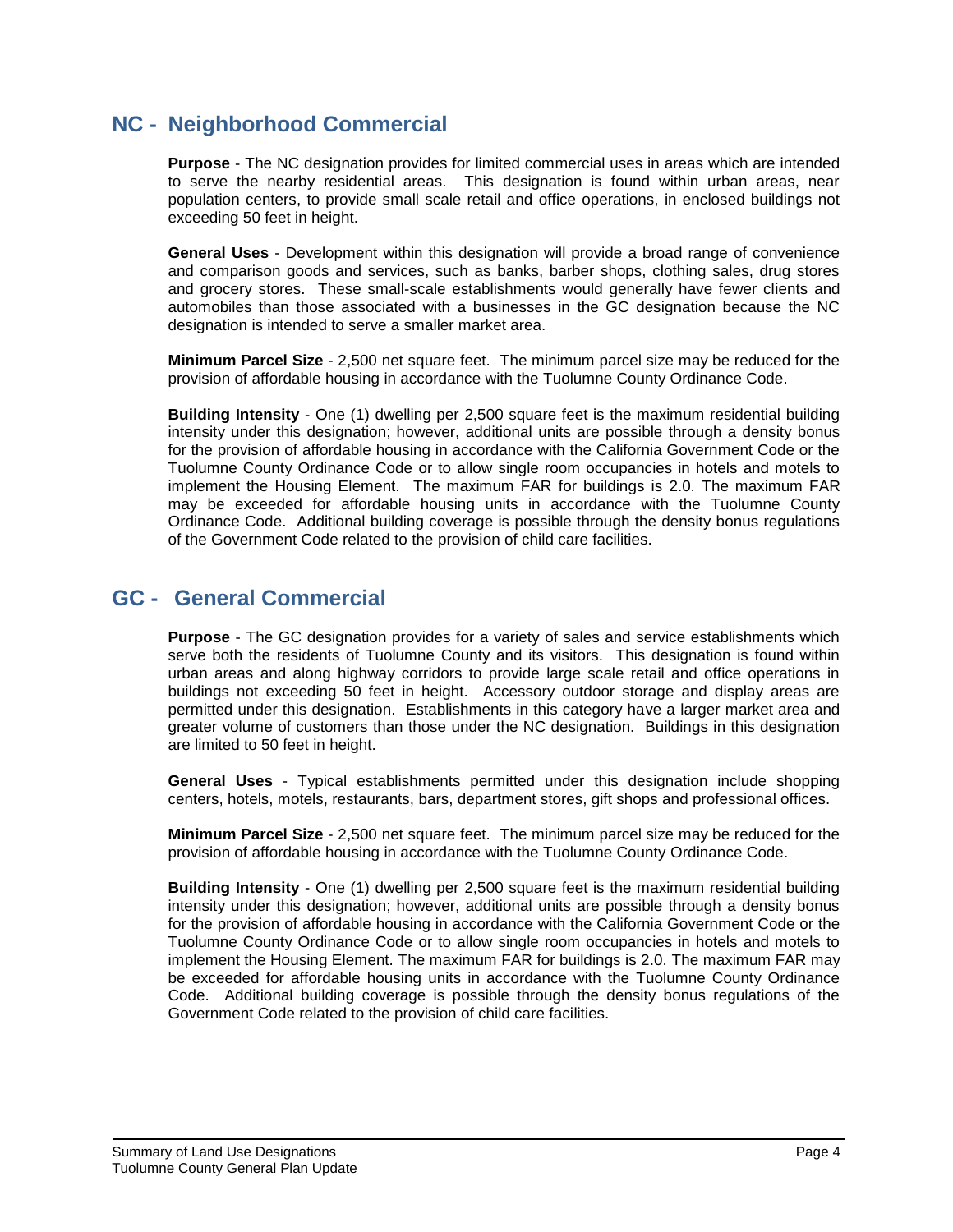## <span id="page-4-0"></span>**HC - Heavy Commercial**

**Purpose** - The HC designation provides for a variety of sales and service establishments, including outdoor sales and wholesale businesses, which serve both the residents of Tuolumne County and its visitors. This designation is found within urban areas to provide for wholesale and heavy commercial uses and services necessary within the County. In addition to the uses permitted in the NC and GC designations, HC provides for limited uses that are light industrial in nature, such as general manufacturing, processing and refining. Buildings in this designation are limited to 50 feet in height.

**General Uses** - Typical establishments permitted under this designation include shopping centers, hotels, motels, restaurants, bars, department stores, professional offices, automobile sales, outdoor sales and storage, and equipment repair facilities.

**Minimum Parcel Size** - 2,500 net square feet. The minimum parcel size may be reduced for the provision of affordable housing in accordance with the Tuolumne County Ordinance Code.

**Building Intensity** - One (1) dwelling per 2,500 square feet is the maximum residential building intensity under this designation; however, additional units are possible through a density bonus for the provision of affordable housing in accordance with the California Government Code or the Tuolumne County Ordinance Code or to allow single room occupancies in hotels and motels to implement the Housing Element. The maximum FAR for buildings is 2.0. The maximum FAR may be exceeded for affordable housing units in accordance with the Tuolumne County Ordinance Code. Additional building coverage is possible through the density bonus regulations of the Government Code related to the provision of child care facilities.

## <span id="page-4-1"></span>**ER - Estate Residential**

**Purpose** - The ER designation provides country-estate type living conditions while maintaining limited areas of open space dedicated to agricultural pursuits, grazing or left undisturbed. This designation serves as a buffer between urban and urbanizing areas and areas where public services are limited.

**General Uses** - Typical uses allowed in the ER designation include one single family dwelling per parcel, one secondary dwelling per parcel, agricultural uses, such as crop production and grazing, and public facilities.

**Minimum Parcel Size** - 2 gross acres. The minimum parcel size may be reduced for the provision of affordable housing in accordance with the Tuolumne County Ordinance Code.

**Building Intensity** - One (1) primary dwelling unit per two (2) acres is the maximum building intensity under this designation; however, additional units are possible through a density bonus for the provision of affordable housing in accordance with the California Government Code or the Tuolumne County Ordinance Code. The maximum FAR for buildings is 0.5. The maximum FAR may be exceeded for affordable housing units in accordance with the Tuolumne County Ordinance Code.

#### <span id="page-4-2"></span>**HR - Homestead Residential**

**Purpose** - The HR designation provides country-estate type living conditions while maintaining areas of open space dedicated to agricultural pursuits, grazing or left undisturbed. This designation, with its maximum residential density of one (1) dwelling per three (3) acres, is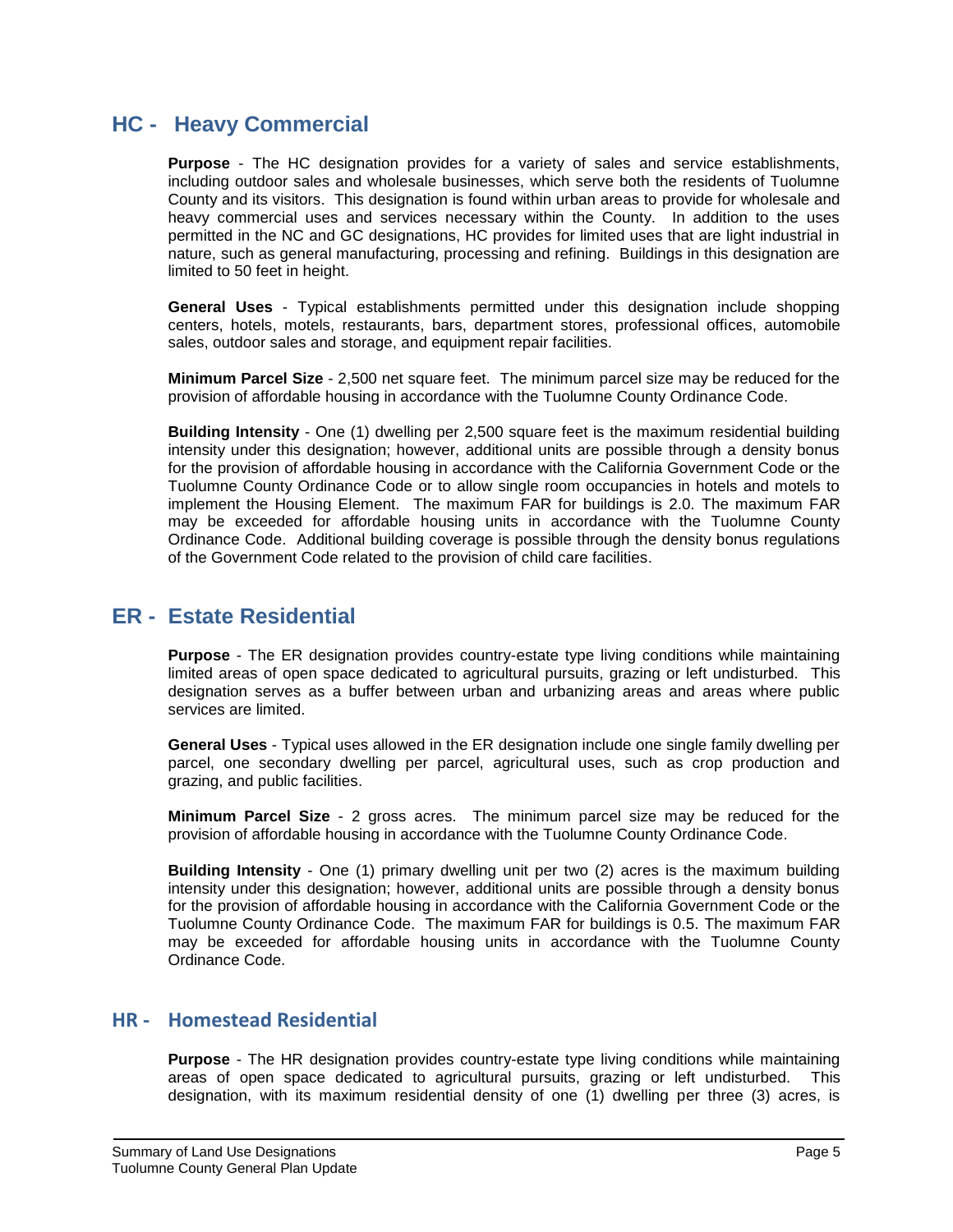intended to comply with the density restrictions of the Airport Land Use Compatibility Plan for the areas around the Columbia and Pine Mountain Lake Airports; consequently, this designation is concentrated within the jurisdictional boundaries of that plan for those airports but can also be found in other areas which have limited public services and where a buffer between urban and urbanizing areas and rural areas is desired.

**General Uses** - Typical uses allowed in the HR designation include one single family dwelling per parcel, one secondary dwelling per parcel, agricultural uses, such as crop production and grazing, and public facilities.

**Minimum Parcel Size** - 3 gross acres. The minimum parcel size may be reduced for the provision of affordable housing in accordance with the Tuolumne County Ordinance Code.

**Building Intensity** - One (1) primary dwelling per three (3) acres is the maximum building intensity under this designation; however, additional units are possible through a density bonus for the provision of affordable housing in accordance with the California Government Code or the Tuolumne County Ordinance Code. The maximum FAR for buildings is 0.5. The maximum FAR may be exceeded for affordable housing units in accordance with the Tuolumne County Ordinance Code.

#### <span id="page-5-0"></span>**RR - Rural Residential**

**Purpose** - The RR designation provides country-estate type living conditions while maintaining large areas of open space dedicated to agricultural pursuits, grazing or left undisturbed. This designation is found in areas which have limited public services and serves as a buffer between urban and urbanizing areas and agricultural land.

**General Uses** - Typical uses allowed in the RR designation include one single family dwelling per parcel, one secondary dwelling per parcel, agricultural uses, such as crop production and grazing, roadside stands for agricultural products, and public facilities.

**Minimum Parcel Size** - 5 gross acres. The minimum parcel size may be reduced for the provision of affordable housing in accordance with the Tuolumne County Ordinance Code.

**Building Intensity** - One (1) primary dwelling per five (5) acres is the maximum building intensity under this designation; however, additional units are possible through a density bonus for the provision of affordable housing in accordance with the California Government Code or the Tuolumne County Ordinance Code or for agricultural laborer housing in accordance with the California Health and Safety Code or the California Government Code. The maximum FAR for buildings is 0.2. The maximum FAR may be exceeded for affordable housing units in accordance with the Tuolumne County Ordinance Code.

#### <span id="page-5-1"></span>**LR - Large Lot Residential**

**Purpose** - The LR designation provides country-estate type living conditions while maintaining large areas of open space dedicated to agricultural pursuits, grazing or left undisturbed. This designation is found in areas which have limited public services and serves as a buffer between urban and urbanizing areas and agricultural land.

**General Uses** - Typical uses allowed in the LR designation include one single family dwelling per parcel, one secondary dwelling when the parcel is twenty (20) acres or larger, agricultural uses, such as crop production and grazing, roadside stands for agricultural products, and public facilities.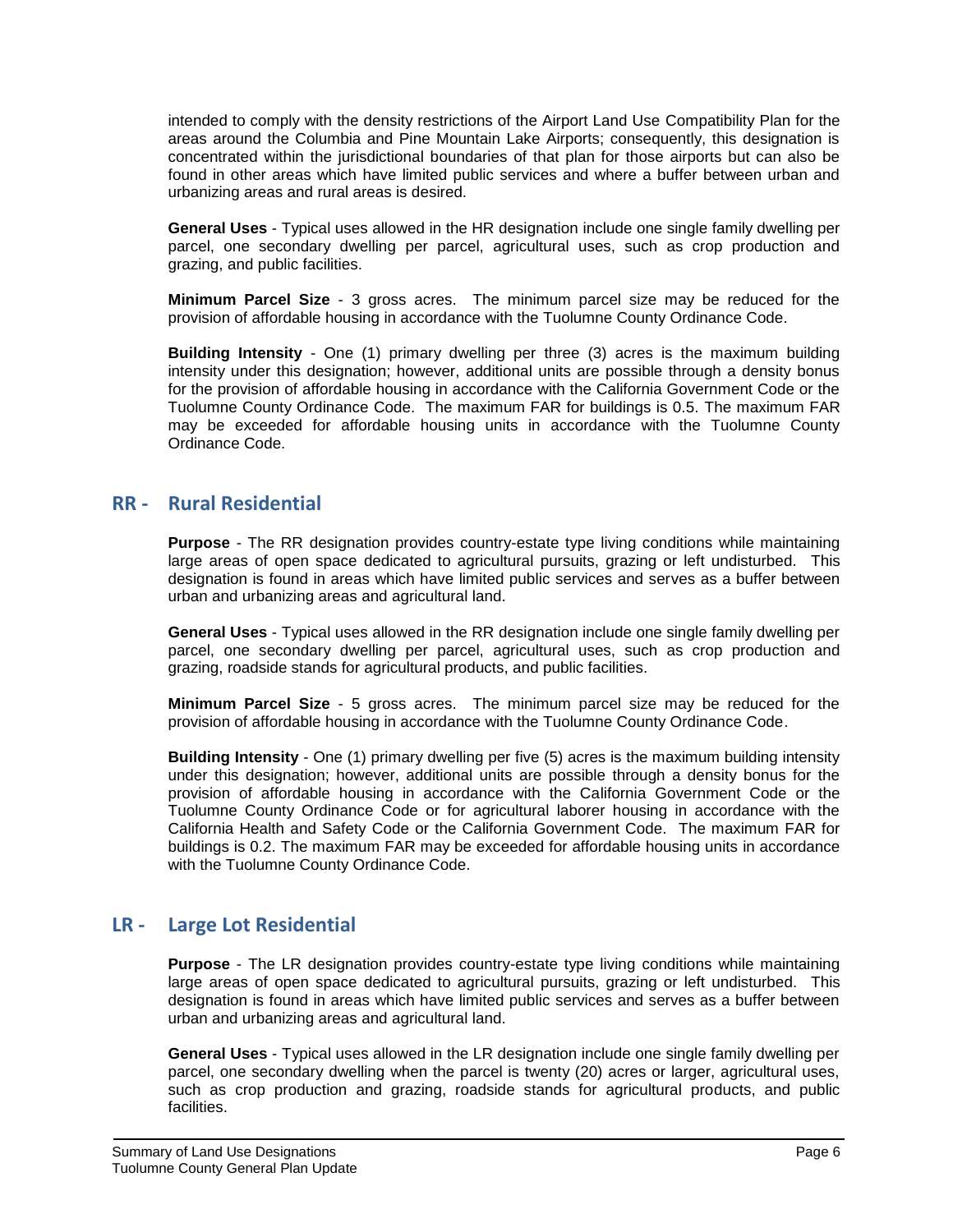**Minimum Parcel Size** - 10 gross acres. The minimum parcel size may be reduced for the provision of affordable housing in accordance with the Tuolumne County Ordinance Code.

**Building Intensity** - One (1) dwelling per ten (10) acres is the maximum building intensity under this designation; however, additional units are possible through a density bonus for the provision of affordable housing in accordance with the California Government Code or the Tuolumne County Ordinance Code or for agricultural laborer housing in accordance with the California Health and Safety Code or the California Government Code. The maximum FAR for buildings is 0.2. The maximum FAR may be exceeded for affordable housing units in accordance with the Tuolumne County Ordinance Code.

### <span id="page-6-0"></span>**AG - Agricultural**

**Purpose** - The AG designation provides for the production of food, feed, fiber, nursery and apiary commodities and other productive or potentially productive lands where commercial agricultural uses can exist without creating conflicts with other land uses or where potential conflicts can be minimized. This designation is found throughout the County but is concentrated in the western part of the County.

**General Uses** - Typical land uses allowed include crop production, orchards and vineyards, grazing, pasture and rangeland, recreational farming, resource extraction activities, facilities that directly support agricultural operations and public facilities. Allowable residential development in areas designated AG include one single family dwelling and one additional single family dwelling per parcel, caretaker and employee housing and agricultural laborer housing.

**Minimum Parcel Size** - 37 gross acres. The minimum parcel size may be reduced for the provision of affordable housing in accordance with the Tuolumne County Ordinance Code.

**Building Intensity** - Two (2) dwellings per thirty-seven (37) acres is the maximum building intensity under this designation; however, additional units are possible through a density bonus for the provision of affordable housing in accordance with the California Government Code or the Tuolumne County Ordinance Code or for agricultural laborer housing in accordance with the California Health and Safety Code or the California Government Code. The maximum FAR for buildings is 0.1. The maximum FAR may be exceeded for affordable housing units in accordance with the Tuolumne County Ordinance Code.

## <span id="page-6-1"></span>**TPZ -Timber Production**

**Purpose** - The TPZ designation provides for the growing and harvesting of timber and other forest products in concert with limited, low-intensity public and private commercial recreational uses. This designation is found primarily in the eastern part of the County at elevations above 3,000' and is interspersed with federally owned land within the Stanislaus National Forest and Yosemite National Park.

**General Uses** - Typical land uses allowed in this designation include all commercial timber production operations and facilities, agricultural operations, mineral and other resource extraction operations, recreation uses such as public utility and safety facilities. Allowable residential development in areas designated TPZ include one single family dwelling per parcel and additional single family dwellings at a maximum density of one dwelling unit per thirty-seven (37) acres.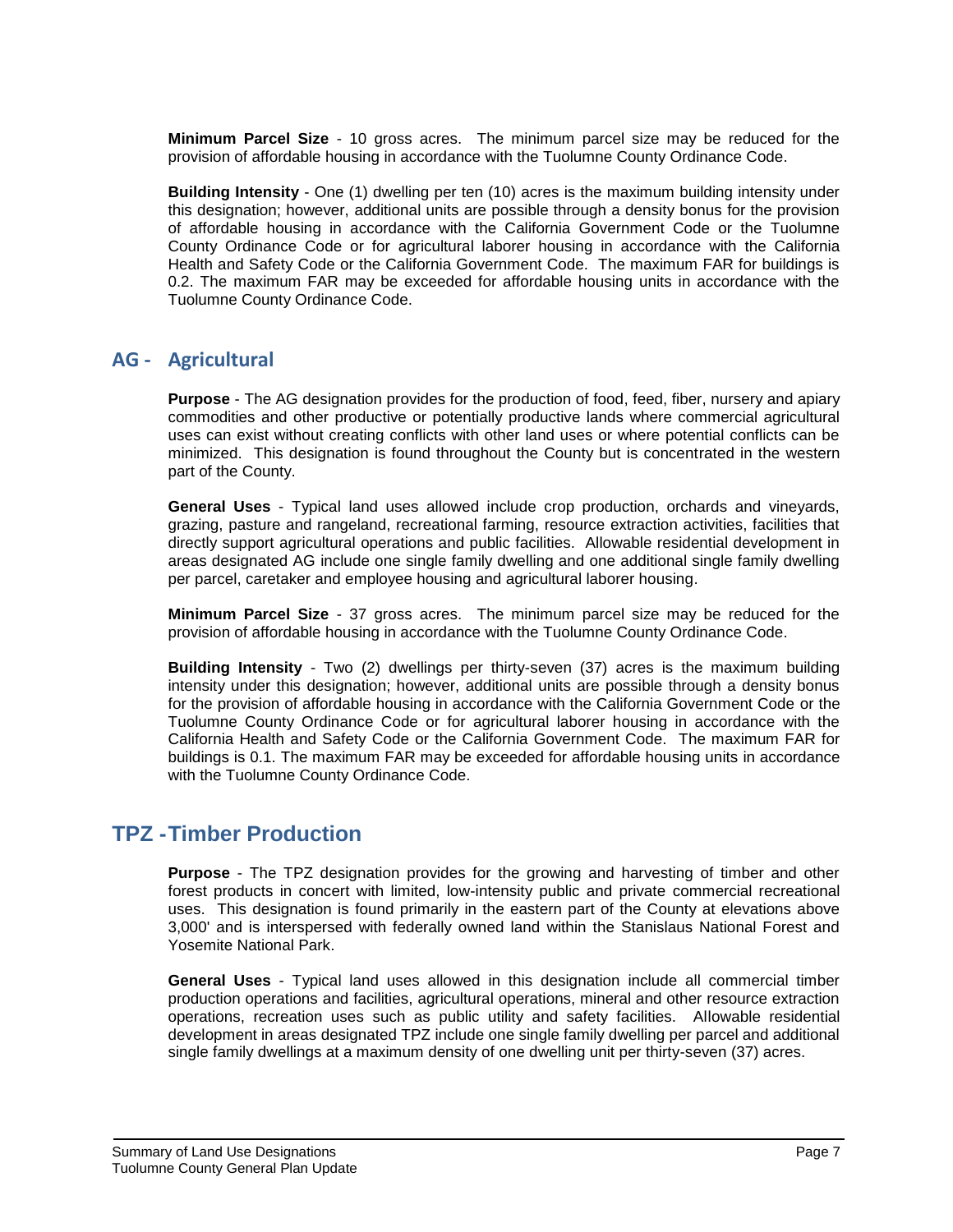**Minimum Parcel Size** - 160 gross acres. The minimum parcel size may be reduced in accordance with the Z'Berg-Warren-Keene-Collier Forest Taxation Reform Act of 1976, as amended.

**Building Intensity** - One (1) dwelling per thirty-seven (37) acres is the maximum building intensity under this designation; however, additional units are possible through a density bonus for the provision of affordable housing in accordance with the California Government Code or the Tuolumne County Ordinance Code. The maximum FAR for buildings is 0.05. The maximum FAR may be exceeded for affordable housing units in accordance with the Tuolumne County Ordinance Code.

## <span id="page-7-0"></span>**O - Open Space**

**Purpose** - The O designation provides for the protection of important natural and cultural resources, serves as a buffer between incompatible land uses and limits development in hazardous areas. This designation can be used throughout the County to preserve scenic resources, archaeological resources, unique topography, vegetation, habitat, stream corridors, prominent ridgetops and watersheds and to limit development in floodplains, unstable slopes and fault zones.

**General Uses** - Typical land uses allowed in the Open Space designation are limited to low intensity agricultural uses, recreational uses without structures, public utility and safety facilities and accessory uses.

**Minimum Parcel Size** - None

**Building Intensity** - No building is allowed in this designation.

## <span id="page-7-1"></span>**P - Public**

**Purpose** - The P designation identifies lands that are owned by public agencies and recognizes that these lands are exempt from County land use regulations. This designation applies to lands, such as the Stanislaus National Forest, Yosemite National Park, Columbia State Historic Park, Railtown 1897 State Historic Park, and lands under the jurisdiction of the Bureau of Land Management, Bureau of Reclamation, public schools, public utilities and other public agencies, as well as the County's own property.

**General Uses** - This designation allows all types of public uses, such as utilities, government offices, schools, airports, libraries, recreational facilities and resource management and utilization.

**Minimum Parcel Size** - None

**Building Intensity** – Without restrictions.

## <span id="page-7-2"></span>**R/P - Parks and Recreation**

**Purpose** - The R/P designation provides for recreational uses of a commercial nature to serve the tourist industry as well as providing leisure activities for the County's residents. This designation is found primarily along the County's highway corridors and is also interspersed in the Stanislaus National Forest and Yosemite National Park.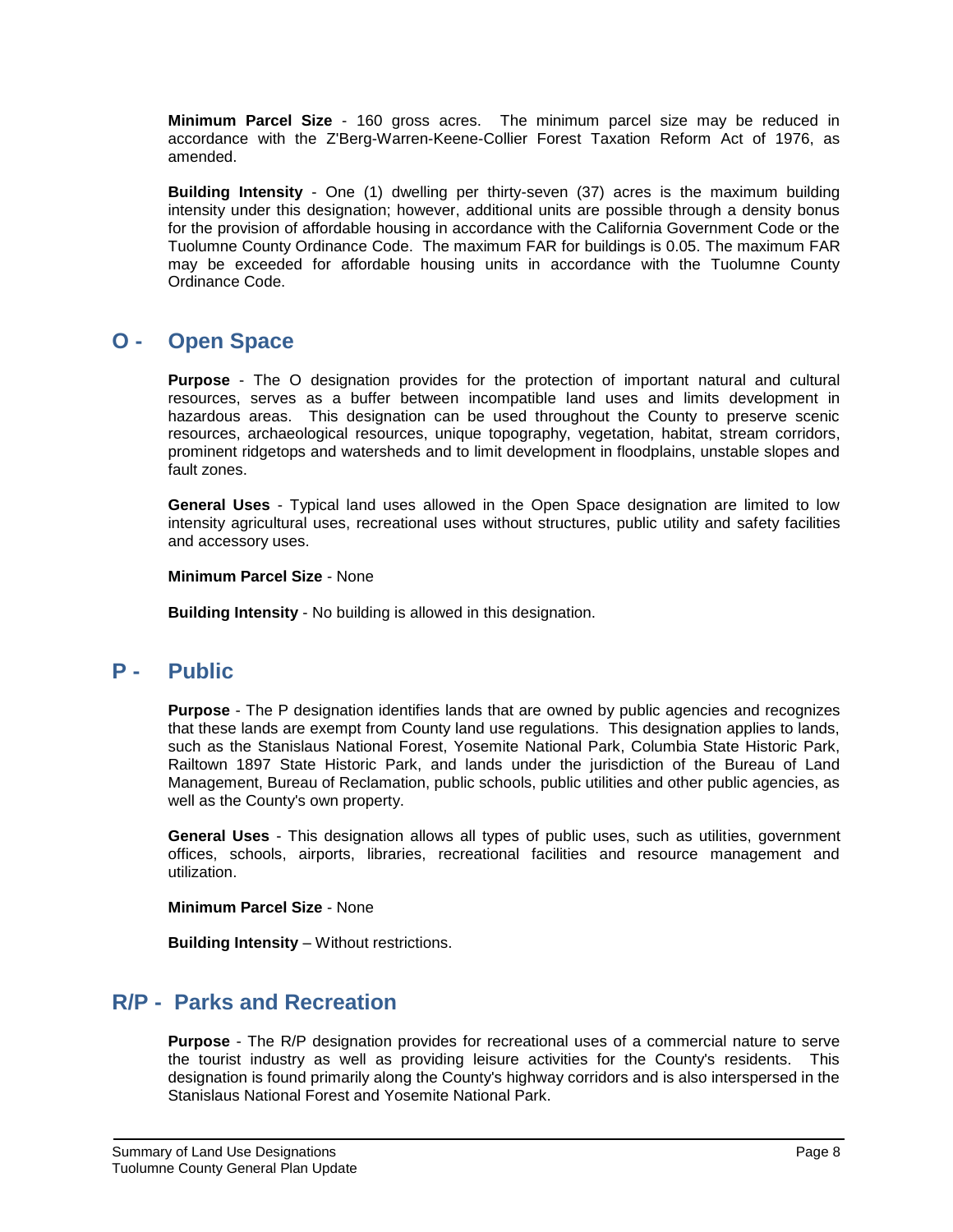**General Uses** - Typical land uses allowed in R/P designation include parks, camping facilities, recreational vehicle parks, ski and other resort facilities, marinas, and commercial uses in support of such facilities and public utility and safety facilities.

**Minimum Parcel Size** - 5,000 net square feet. The minimum parcel size may be reduced for the provision of affordable housing in accordance with the Tuolumne County Ordinance Code.

**Building Intensity** - One (1) dwelling unit per 5,000 square feet is the maximum residential building intensity under this designation; however, additional units are possible through a density bonus for the provision of affordable housing in accordance with the California Government Code or the Tuolumne County Ordinance Code or to allow single room occupancies in hotels and motels to implement the Housing Element. The maximum FAR for buildings is 0.5. The maximum FAR may be exceeded for affordable housing units in accordance with the Tuolumne County Ordinance Code.

## <span id="page-8-0"></span>**SC - Special Commercial**

**Purpose** - The SC designation provides for a variety of sales and service establishments which serve both the residents of Tuolumne County and its visitors in areas that do not have public water and sewer service. This designation is found primarily along highway corridors to provide commercial facilities that are easily accessible to the County's tourists.

**General Uses** - Typical establishments permitted under this designation include hotels, motels, recreational vehicle parks, restaurants, gift shops, gas stations and mini-markets.

**Minimum Parcel Size** - 2 gross acres. The minimum parcel size may be reduced for the provision of affordable housing in accordance with the Tuolumne County Ordinance Code.

**Building Intensity** - One (1) dwelling per two (2) acres is the maximum residential building intensity under this designation; however, additional units are possible through a density bonus for the provision of affordable housing in accordance with the California Government Code or the Tuolumne County Ordinance Code or to allow single room occupancies in hotels and motels to implement the Housing Element. The maximum FAR for buildings is 1.0. The maximum FAR may be exceeded for affordable housing units in accordance with the Tuolumne County Ordinance Code.Additional building coverage is possible through the density bonus regulations of the Government Code related to the provision of child care facilities.

#### <span id="page-8-1"></span>**BP - Business Park**

**Purpose** - The BP designation provides for a mixture of industrial and commercial land uses with an emphasis on manufacturing, processing, assembly, storage, distribution, wholesale businesses, and research and development activities in campus-like business or industrial park settings. This designation is applied to areas with good access to major truck transportation routes and rail lines, located near concentrated residential areas so that employee commute times and distances are minimized.

**General Uses** - Typical land uses allowed include all types of manufacturing and processing activities, wholesale businesses, business support services, retail and service commercial uses necessary to support manufacturing and processing activities and those employed in those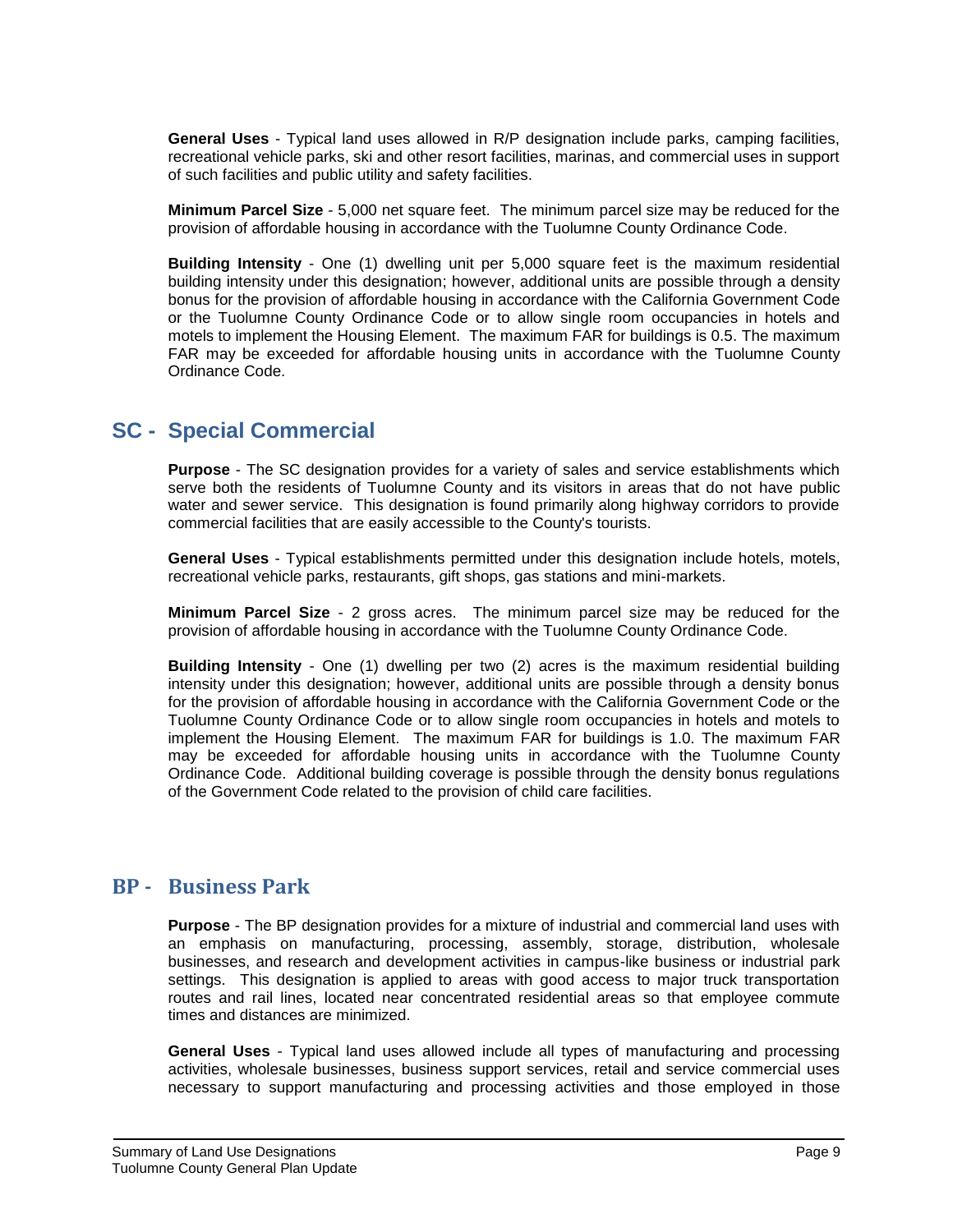activities, public utility and safety facilities and similar and compatible uses. One (1) dwelling unit per parcel is allowed under this designation.

**Minimum Parcel Size** - 2,500 net square feet. The minimum parcel size may be reduced for the provision of affordable housing in accordance with the Tuolumne County Ordinance Code.

**Building Intensity** - One (1) dwelling per 2,500 square feet is the maximum residential building intensity under this designation; however, additional units are possible through a density bonus for the provision of affordable housing in accordance with the California Government Code or the Tuolumne County Ordinance Code. The maximum FAR for buildings is 1.0. The maximum FAR may be exceeded for affordable housing units in accordance with the Tuolumne County Ordinance Code. Additional building coverage is possible through the density bonus regulations of the Government Code related to the provision of child care facilities.

## <span id="page-9-0"></span>**LI - Light Industrial**

**Purpose** - The LI designation provides for industrial land uses with an emphasis on manufacturing, processing, assembly, storage, distribution, and research and development activities. This designation is applied to areas with good access to major truck transportation routes and rail lines, located near concentrated residential areas so that employee commute times and distances are minimized.

**General Uses** - Typical land uses allowed include all types of manufacturing and processing activities, business support services and public facilities. One (1) dwelling unit per parcel is allowed under this designation.

**Minimum Parcel Size** - 2,500 net square feet. The minimum parcel size may be reduced for the provision of affordable housing in accordance with the Tuolumne County Ordinance Code.

**Building Intensity** - One (1) dwelling per 2,500 square feet is the maximum residential building intensity under this designation; however, additional units are possible through a density bonus for the provision of affordable housing in accordance with the California Government Code or the Tuolumne County Ordinance Code. The maximum FAR for buildings is 1.0. The maximum FAR may be exceeded for affordable housing units in accordance with the Tuolumne County Ordinance Code. Additional building coverage is possible through the density bonus regulations of the Government Code related to the provision of child care facilities.

## <span id="page-9-1"></span>**HI - Heavy Industrial**

**Purpose** - The HI designation provides for all the same uses as the LI designation but also provides for uses that are normally considered incompatible with residential development. This designation is applied to areas with good access to major truck transportation routes and rail lines that are located away from concentrated residential areas to minimize impacts to the County residents.

**General Uses** - Typical land uses allowed include all types of manufacturing and processing activities, sawmills, business support services, auto wrecking yards, junk storage and public facilities. One (1) dwelling unit per parcel is allowed under this designation.

**Minimum Parcel Size** - 2,500 net square feet. The minimum parcel size may be reduced for the provision of affordable housing in accordance with the Tuolumne County Ordinance Code.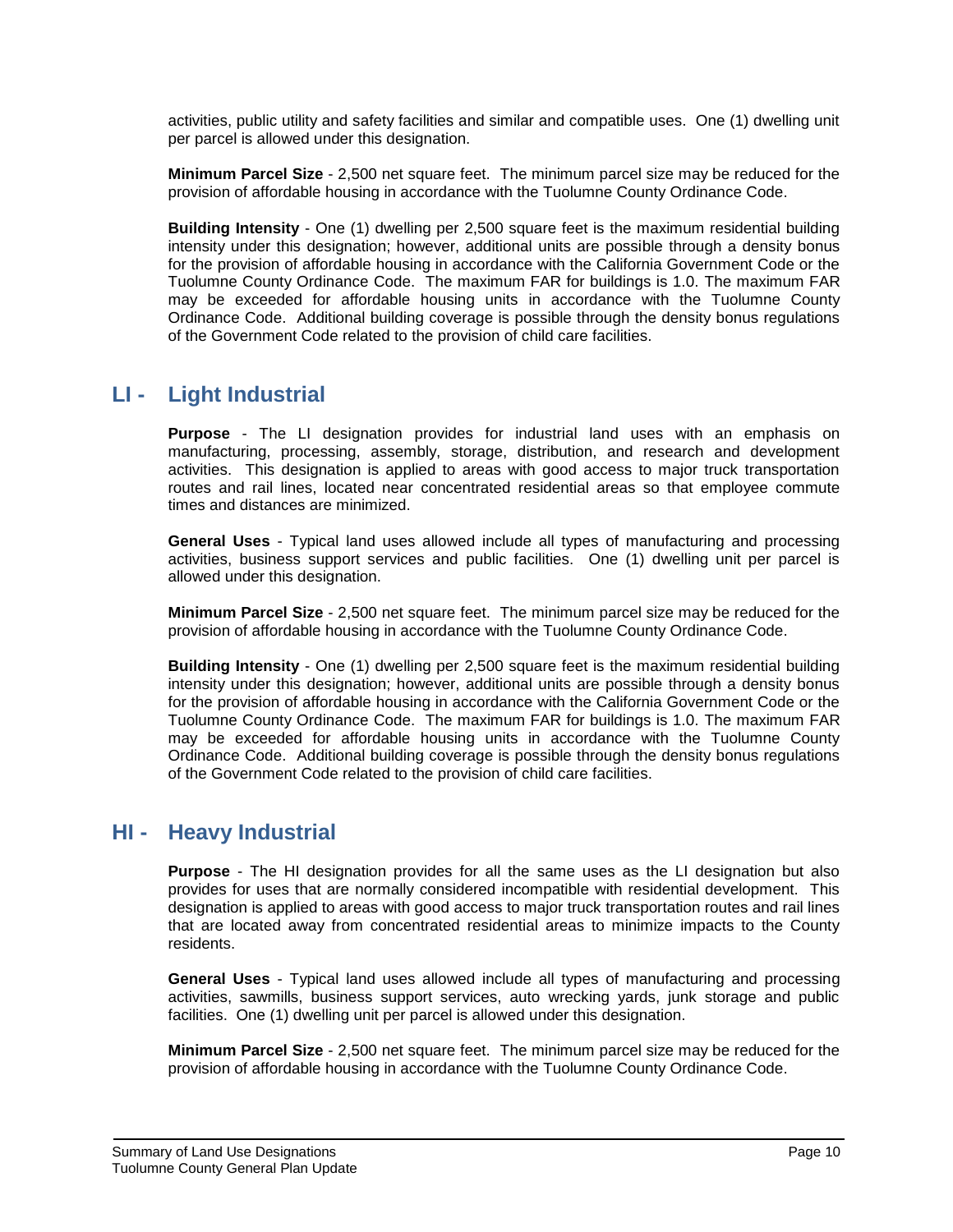**Building Intensity** - One (1) dwelling per 2,500 square feet is the maximum residential building intensity under this designation; however, additional units are possible through a density bonus for the provision of affordable housing in accordance with the California Government Code or the Tuolumne County Ordinance Code. The maximum FAR for buildings is 1.0. The maximum FAR may be exceeded for affordable housing units in accordance with the Tuolumne County Ordinance Code. Additional building coverage is possible through the density bonus regulations of the Government Code related to the provision of child care facilities.

#### **OVERLAY DESIGNATIONS**

Overlay designations are utilized to identify and recognize areas that contain features or characteristics that may affect development potential or provide opportunities for conservation of resources. Through the overlay designations, policies and programs to address the special circumstances of these areas can be formulated and implemented.

## <span id="page-10-0"></span>**-MPZ - Mineral Preserve (Overlay)**

**Purpose** - The -MPZ overlay designation provides for the extraction and processing of mineral resources. This overlay is used to identify land that has been classified as either Mineral Resource Zone MRZ-2a or MRZ-2b by the State Mining and Geology Board under the State Classification System and meets criteria for relationship to surrounding land uses, access, and other issues. The -MPZ overlay designation is found along the Mother Lode gold ore zone, the carbonate belt from Columbia to Algerine, and the table mountain basalt as an aggregate source. This overlay designation will be used to direct the development potential of the designated properties towards the types of development that are compatible with possible mineral resource extraction.

**General Uses** - Typical land uses allowed in this overlay designation include extraction and processing of mineral resources, agricultural operations, industrial uses, business parks and public utility and other public facilities. To accomplish this, the primary land use designations that are compatible with the -MPZ overlay are Public (P), Heavy Industrial (HI), Light Industrial (LI), Business Park (BP), Agricultural (AG), Large Lot Residential (LR), and Rural Residential (RR). The actual primary land use designation appropriate for each property that has the -MPZ overlay shall be determined by the characteristics of that site, including access, availability of services, and neighboring land uses. With the exception of the former MPZ primary land use designation, land use designations for properties shall not be changed from those adopted on December 26, 1996, in conjunction with the addition of the -MPZ overlay on that property. However, all future amendments to the land use designations for properties that have the -MPZ overlay shall be limited to those described above as compatible with the -MPZ overlay.

**Minimum Parcel Size** - Determined by the primary land use designation.

**Building Intensity** - Determined by the primary land use designation.

## <span id="page-10-1"></span>**-AIR - Airport (Overlay)**

**Purpose –** The –AIR overlay designation provides for the orderly development of land surrounding the public use airports within the County to the extent that these areas are not already devoted to incompatible uses. The purpose of this designation is to protect public health, safety and welfare by minimizing the public's exposure to excessive noise and safety hazards associated with use of the airports. Development within this designation must comply with the Tuolumne County Airport Land Use Compatibility Plan in addition to other requirements applicable to land development in Tuolumne County. The –AIR designation is found in the areas